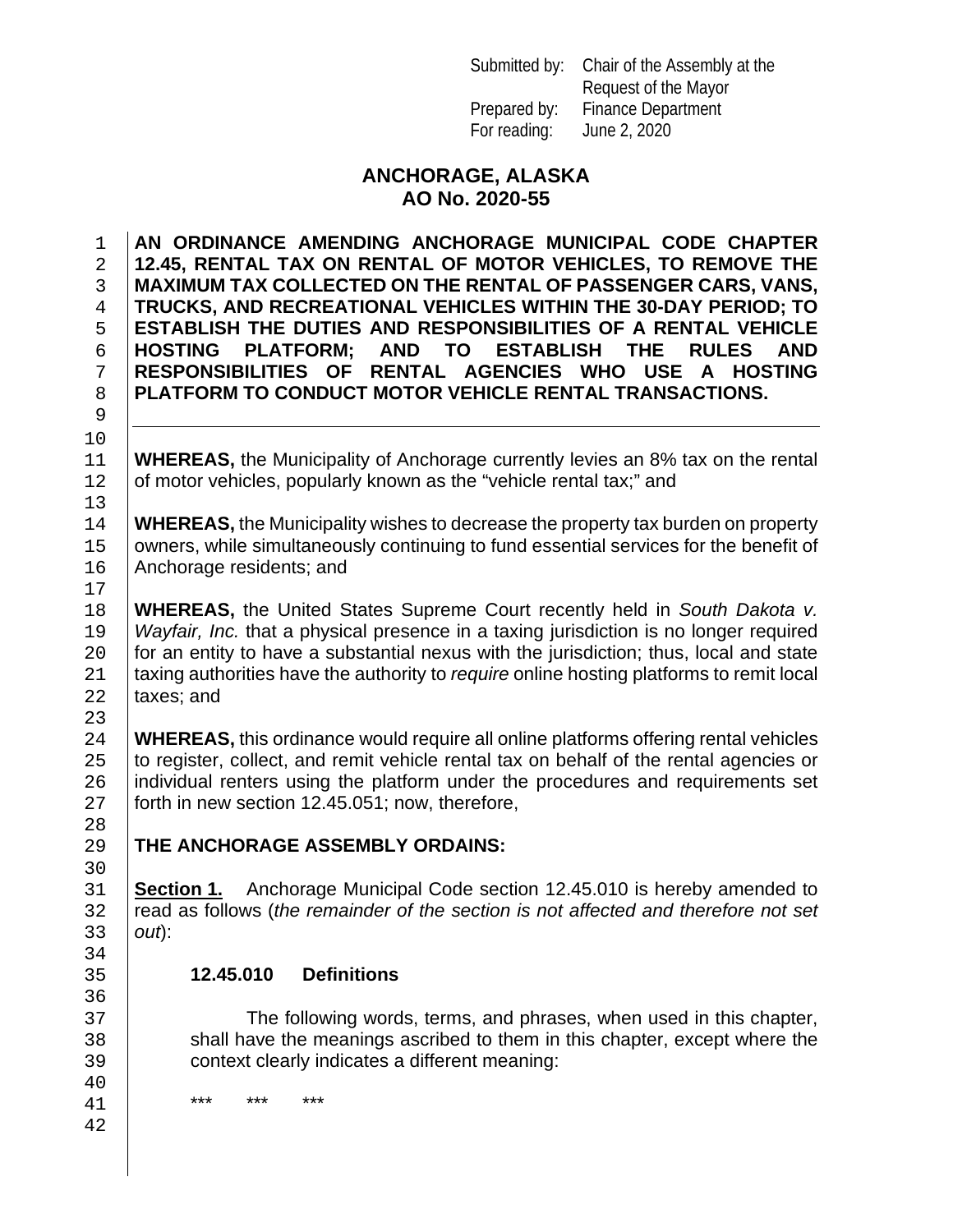| $\mathbf 1$    |                                                                            | Hosting platform means a person or entity that provides a means                     |  |  |  |  |
|----------------|----------------------------------------------------------------------------|-------------------------------------------------------------------------------------|--|--|--|--|
| $\overline{2}$ | through which any person engaged in the retail business of renting or      |                                                                                     |  |  |  |  |
| 3              | leasing motor vehicles (i.e., rental agency) may offer a motor vehicle for |                                                                                     |  |  |  |  |
| $\overline{4}$ |                                                                            | rent. This service is usually provided through an online platform and               |  |  |  |  |
| 5              |                                                                            | generally allows a the person engaged in the retail business of renting or          |  |  |  |  |
| 6              |                                                                            | leasing motor vehicles to advertise a motor vehicle for rent through a              |  |  |  |  |
| 7              |                                                                            | website provided by the hosting platform and provides a means for a motor           |  |  |  |  |
| 8              |                                                                            | vehicle renter to pay rent for the motor vehicle.                                   |  |  |  |  |
| 9              |                                                                            |                                                                                     |  |  |  |  |
| 10             | ***                                                                        | ***<br>***                                                                          |  |  |  |  |
| 11             |                                                                            |                                                                                     |  |  |  |  |
| 12             |                                                                            | (AO No. 2000-116(S), § 1, 7-18-00; AO No. 2005-92, § 1, 6-24-05; AO No.             |  |  |  |  |
| 13             |                                                                            | $2015 - 48$ , § 1, 5-14-15)                                                         |  |  |  |  |
| 14             |                                                                            |                                                                                     |  |  |  |  |
| 15             |                                                                            | <b>Section 2.</b> Anchorage Municipal Code section 12.45.020 is hereby amended to   |  |  |  |  |
| 16             |                                                                            | read as follows (the remainder of the section is not affected and therefore not set |  |  |  |  |
| 17             | $out)$ :                                                                   |                                                                                     |  |  |  |  |
| 18             |                                                                            |                                                                                     |  |  |  |  |
| 19             |                                                                            | Motor vehicle rental tax.<br>12.45.020                                              |  |  |  |  |
| 20             |                                                                            |                                                                                     |  |  |  |  |
| 21             | Α.                                                                         | A tax of eight percent of the total fees and costs charged for the rental           |  |  |  |  |
| 22             |                                                                            | of a motor vehicle ("vehicle rental tax") is hereby levied on the first             |  |  |  |  |
| 23             |                                                                            | thirty (30) day period of the retail rental of motor vehicles within the            |  |  |  |  |
| 24             | Municipality. [, PROVIDED THAT THE MAXIMUM TAX THAT MAY                    |                                                                                     |  |  |  |  |
| 25             |                                                                            | BE COLLECTED ON PASSENGER CARS WITHIN THE 30-DAY                                    |  |  |  |  |
| 26             |                                                                            | PERIOD SHALL NOT EXCEED \$120.00, AND THE MAXIMUM TAX                               |  |  |  |  |
| 27             |                                                                            | THAT MAY BE COLLECTED ON VANS, TRUCKS, AND                                          |  |  |  |  |
| 28             |                                                                            | RECREATIONAL VEHICLES WITHIN THE 30-DAY PERIOD SHALL                                |  |  |  |  |
| 29             |                                                                            | <b>NOT EXCEED \$240.001</b>                                                         |  |  |  |  |
| 30             |                                                                            |                                                                                     |  |  |  |  |
| 31             | ***                                                                        | ***<br>***                                                                          |  |  |  |  |
| 32             |                                                                            |                                                                                     |  |  |  |  |
| 33             |                                                                            | (AO No. 2000-45, § 1, 2-15-00; AO No. 2000-116(S), § 2, 7-18-00)                    |  |  |  |  |
| 34             |                                                                            |                                                                                     |  |  |  |  |
| 35             |                                                                            | <b>Section 3.</b> Anchorage Municipal Code chapter 12.45 is hereby amended to add   |  |  |  |  |
| 36             |                                                                            | a new section as follows (shown below without legislative drafting formatting):     |  |  |  |  |
| 37             |                                                                            |                                                                                     |  |  |  |  |
| 38             |                                                                            | Section 12.45.051 - Registered hosting platforms                                    |  |  |  |  |
| 39             |                                                                            |                                                                                     |  |  |  |  |
| 40             | А.                                                                         | Registration, collection, and remittance required. Every hosting                    |  |  |  |  |
| 41             |                                                                            | platform that agrees to accept a motor vehicle rental payment from a                |  |  |  |  |
|                |                                                                            |                                                                                     |  |  |  |  |
| 42             |                                                                            | motor vehicle renter pursuant to section 12.45.020, subject to                      |  |  |  |  |
| 43             |                                                                            | exemptions specified in subsection 12.45.051A.1., shall obtain a                    |  |  |  |  |
| 44             |                                                                            | certificate of registration prior to renting motor vehicles to persons              |  |  |  |  |
| 45             |                                                                            | subject to this chapter, and shall collect vehicle rental tax and remit             |  |  |  |  |
| 46             |                                                                            | the tax to the department on behalf of all rental agencies, as defined              |  |  |  |  |
| 47             |                                                                            | in section 12.45.010, for which it provides this service.                           |  |  |  |  |
| 48             |                                                                            |                                                                                     |  |  |  |  |
| 49             |                                                                            | 1. Exemptions.                                                                      |  |  |  |  |
| 50             |                                                                            |                                                                                     |  |  |  |  |
|                |                                                                            |                                                                                     |  |  |  |  |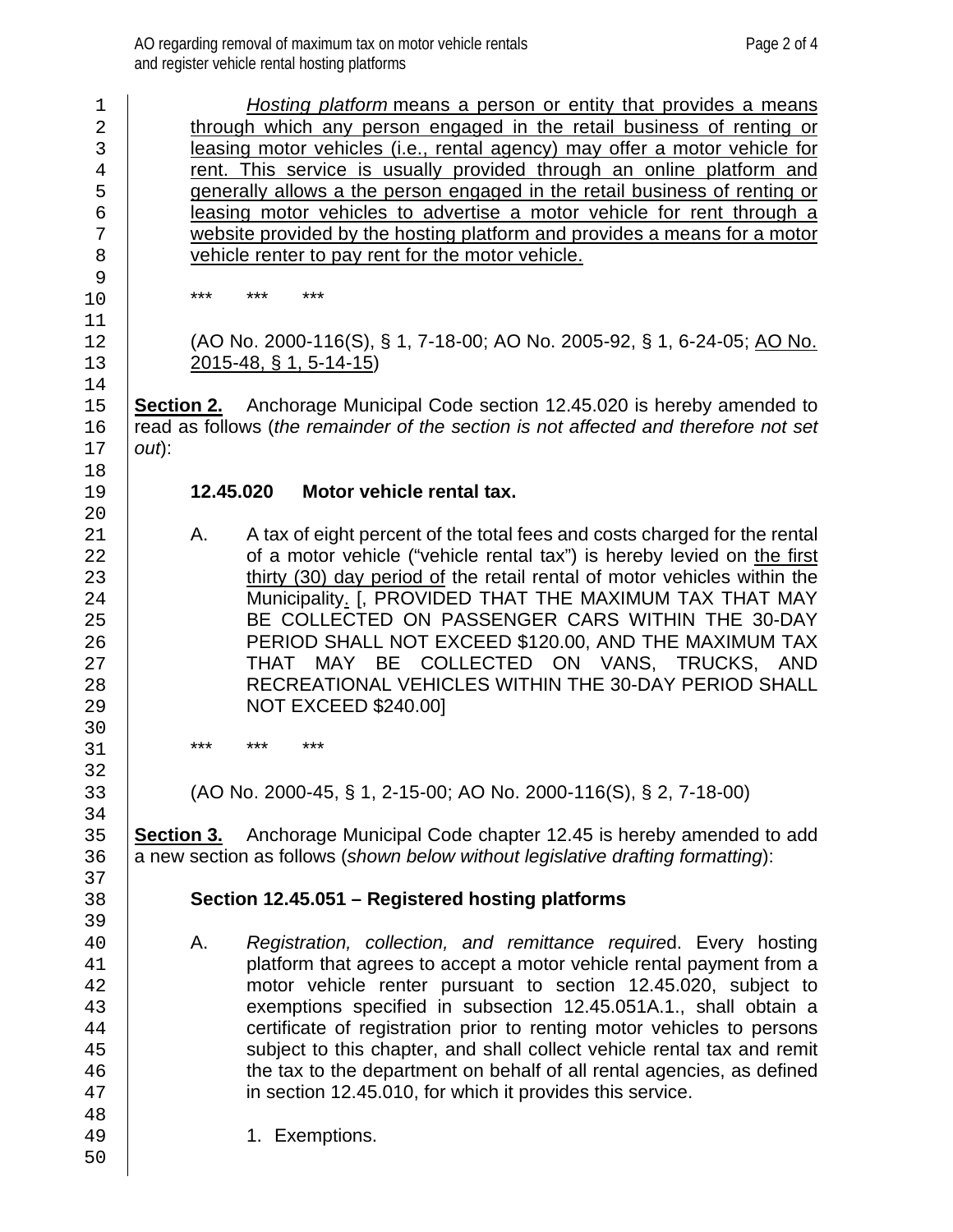| 1<br>$\mathbf 2$                                                                                                                                                                                                                                                 |                                                                                                                                                                                                                                                                                                                                                                                                      | A.: |     | a. The following rules apply to exemptions from subsection                                                                                                                                                                                     |  |  |  |  |
|------------------------------------------------------------------------------------------------------------------------------------------------------------------------------------------------------------------------------------------------------------------|------------------------------------------------------------------------------------------------------------------------------------------------------------------------------------------------------------------------------------------------------------------------------------------------------------------------------------------------------------------------------------------------------|-----|-----|------------------------------------------------------------------------------------------------------------------------------------------------------------------------------------------------------------------------------------------------|--|--|--|--|
| 3<br>$\overline{4}$<br>5<br>б<br>7                                                                                                                                                                                                                               |                                                                                                                                                                                                                                                                                                                                                                                                      | i.  |     | Branded hosting platforms used exclusively for a<br>particular rental car brand and its affiliates are<br>exempt from registration.                                                                                                            |  |  |  |  |
| 8<br>$\mathsf 9$<br>10<br>11<br>12<br>13<br>14<br>15<br>16<br>17<br>18<br>19<br>20<br>21<br>22<br>23<br>24<br>25<br>26<br>27<br>28<br>29<br>30<br>31<br>32<br>33<br>34<br>35<br>36<br>37<br>38<br>39<br>40<br>41<br>42<br>43<br>44<br>45<br>46<br>47<br>48<br>49 |                                                                                                                                                                                                                                                                                                                                                                                                      | ii. |     | Tour companies, travel booking agents, and<br>wholesale vehicle rental agencies are exempt<br>from vehicle rental tax collection and remittance<br>to the department for each vehicle rental<br>transaction meeting the following criteria:    |  |  |  |  |
|                                                                                                                                                                                                                                                                  |                                                                                                                                                                                                                                                                                                                                                                                                      |     | (A) | The rental of vehicles at an individual<br>rental agency with twenty-five or more<br>vehicles that is properly registered with the<br>municipality, per the Treasury Division's<br>online published list of registered rental<br>agencies; and |  |  |  |  |
|                                                                                                                                                                                                                                                                  |                                                                                                                                                                                                                                                                                                                                                                                                      |     | (B) | Collection of vehicle rental tax and<br>payment of funds to the registered rental<br>agency, either through direct transfer or<br>subsequent billing from the registered<br>rental agency.                                                     |  |  |  |  |
|                                                                                                                                                                                                                                                                  | b. Any hosting platform subject to subsection A. that is wholly<br>involved in vehicle rental transactions covered by this<br>subsection A.1. shall not be required to register, collect,<br>and remit vehicle rental tax to the department.                                                                                                                                                         |     |     |                                                                                                                                                                                                                                                |  |  |  |  |
|                                                                                                                                                                                                                                                                  | В.<br>Application. Application for a certificate of registration shall be made<br>to the chief fiscal officer on a form provided by the department<br>containing such information as the department may require. There<br>shall be no charge for issuing a certificate of registration.                                                                                                              |     |     |                                                                                                                                                                                                                                                |  |  |  |  |
|                                                                                                                                                                                                                                                                  | C.<br>Responsibilities. A rental agency that uses a registered hosting<br>platform as the sole method for renting or offering motor vehicles for<br>rent shall not be subject to this chapter to the extent the registered<br>hosting platform performs the responsibilities of a rental agency, with<br>the exception of section 12.45.150, maintenance and inspection of<br>documents and records. |     |     |                                                                                                                                                                                                                                                |  |  |  |  |
|                                                                                                                                                                                                                                                                  | D.<br>A hosting platform applying for a certificate of registration under this<br>chapter shall provide security for its fiduciary performance in<br>accordance with section 12.45.055, security for fiduciary performance.<br>Evidence of such security shall be submitted to the department with<br>the application.                                                                               |     |     |                                                                                                                                                                                                                                                |  |  |  |  |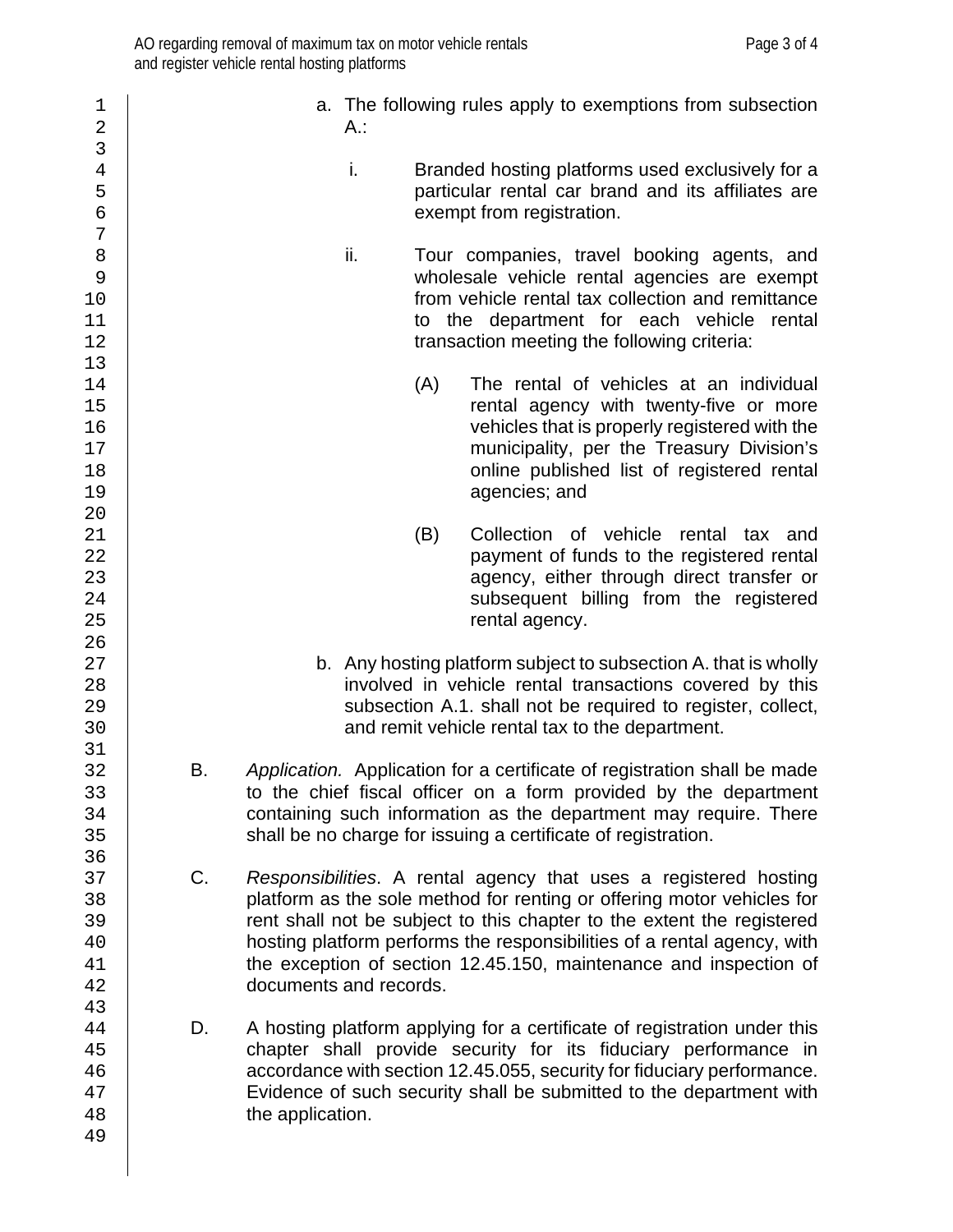- 1 E. Taxes collected by a registered hosting platform pursuant to this<br>2 chapter shall vest in the municipality upon collection. The hosting 2 chapter shall vest in the municipality upon collection. The hosting<br>3 clatform has a fiduciary duty to the municipality for these taxes. The 3 platform has a fiduciary duty to the municipality for these taxes. The taxes shall be segregated from the hosting platform's funds, at least 4 taxes shall be segregated from the hosting platform's funds, at least<br>5 by book account, and held in trust for the exclusive benefit of the 5 by book account, and held in trust for the exclusive benefit of the municipality until remitted to the municipality. municipality until remitted to the municipality.
- 8 **F.** A registered hosting platform shall submit tax returns and remit tax<br>9 **Percey reposes to a repose the repose of the sections** 12.45.060 and 12.45.070. 9 payments in accordance with sections 12.45.060 and 12.45.070,<br>except that the tax return shall set forth or include the aggregated except that the tax return shall set forth or include the aggregated 11 1 amounts of all motor vehicle rents earned by and taxes due from the<br>12 **houries** rental agencies who use the hosting platform to rent or offer to rent 12 **rental agencies who use the hosting platform to rent or offer to rent** 13 13 motor vehicles through the hosting platform. To the extent a hosting<br>14 platform collects taxes on behalf of a rental agency, the rental 14 platform collects taxes on behalf of a rental agency, the rental<br>15 agency's liability for those taxes shall be deemed satisfied. agency's liability for those taxes shall be deemed satisfied.
- 17 G. A registered hosting platform shall obtain and preserve evidence<br>18 Sufficient to support all motor vehicle rental transactions subject to this 18 sufficient to support all motor vehicle rental transactions subject to this<br>19 chapter and all claimed exemptions from payment, collection, or 19 chapter and all claimed exemptions from payment, collection, or<br>20 committance of the vehicle rental taxes under this chapter in accordance remittance of the vehicle rental taxes under this chapter in accordance 21 with section 12.45.150. To the extent a hosting platform may assign<br>22 **Adden** anonymous account numbers to rental agencies or individuals using 22 anonymous account numbers to rental agencies or individuals using<br>23 the hosting platform, when inspecting records the department shall 23 the hosting platform, when inspecting records the department shall<br>24 inspect the required records in an anonymized fashion, unless the 24 inspect the required records in an anonymized fashion, unless the<br>25 department has obtained a release of information form the rental 25 department has obtained a release of information form the rental<br>26 agency or individual, or an order to produce identifiable information 26 agency or individual, or an order to produce identifiable information<br>27 issued through a binding legal process. issued through a binding legal process.
- 29 H. A registered hosting platform is not subject to section 12.45.110, tax<br>30 **Herion** lien.
- 32 I. Except as expressly provided for in this section, a hosting platform is say be subject to all other provisions of this chapter. subject to all other provisions of this chapter.

35 **Section 4.** This ordinance shall become effective on September 1, 2020, upon 36 September 1, 2020, upon passage and approval by the Anchorage Assembly.

38 PASSED AND APPROVED by the Anchorage Assembly this \_\_\_\_\_\_\_ day<br>39 of \_\_\_\_\_\_\_\_\_\_\_\_\_\_\_\_, 2020.  $\circ$  of \_\_\_\_\_\_\_\_\_\_\_\_\_\_\_\_\_\_\_\_, 2020.

44 **ATTEST:**<br>45 **ATTEST:** 

ATTEST:

 $\begin{array}{c} 7 \\ 8 \end{array}$ 

16

28

31<br>32

34<br>35

37<br>38

40 41 42

43

46 47

48<br>49 Municipal Clerk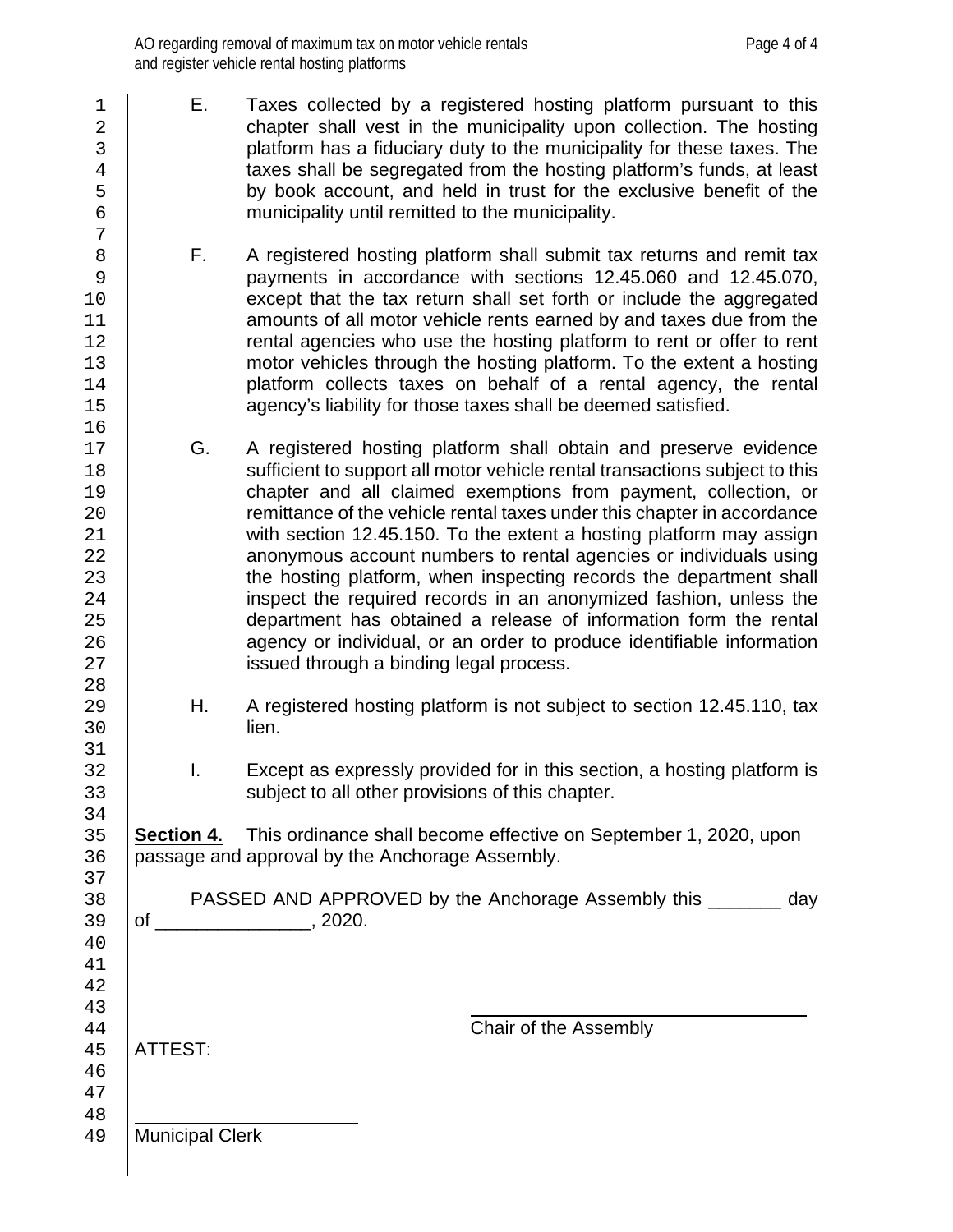### **MUNICIPALITY OF ANCHORAGE Summary of Economic Effects -- General Government**

AO Number: 2020-55 Title: **Title: AN ORDINANCE AMENDING ANCHORAGE MUNICIPAL CODE CHAPTER 12.45, RENTAL TAX ON RENTAL OF MOTOR VEHICLES, TO REMOVE THE MAXIMUM TAX COLLECTED ON THE RENTAL OF PASSENGER CARS, VANS, TRUCKS, AND RECREATIONAL VEHICLES WITHIN THE 30-DAY PERIOD; TO ESTABLISH THE DUTIES AND RESPONSIBILITIES OF A RENTAL VEHICLE HOSTING PLATFORM; AND TO ESTABLISH THE RULES AND RESPONSIBILITIES OF RENTAL AGENCIES WHO USE A HOSTING PLATFORM TO CONDUCT MOTOR VEHICLE RENTAL TRANSACTIONS.**

| Sponsor:          | <b>MAYOR</b>            |
|-------------------|-------------------------|
| Preparing Agency: | <b>FINANCE/TREASURY</b> |
| Others Impacted:  |                         |

| <b>CHANGES IN EXPENDITURES AND REVENUES:</b>                                                                                                       |             |     |    | (In Thousands of Dollars) |    |                |    |             |    |             |  |
|----------------------------------------------------------------------------------------------------------------------------------------------------|-------------|-----|----|---------------------------|----|----------------|----|-------------|----|-------------|--|
|                                                                                                                                                    | <b>FY20</b> |     |    | <b>FY21</b>               |    | <b>FY22</b>    |    | <b>FY23</b> |    | <b>FY24</b> |  |
| <b>Operating Expenditures</b><br>1000 Personal Services<br>2000 Non-Labor<br>3900 Contributions<br>4000 Debt Service<br><b>TOTAL DIRECT COSTS:</b> | \$          |     | \$ |                           | \$ |                | \$ |             | \$ |             |  |
| Add: 6000 Charges from Others<br>Less: 7000 Charges to Others                                                                                      |             |     |    |                           |    |                |    |             |    |             |  |
| <b>FUNCTION COST:</b>                                                                                                                              | S           |     | \$ |                           | S  | $\blacksquare$ | \$ |             | S  |             |  |
| <b>REVENUES:</b>                                                                                                                                   | \$          | 100 | \$ | 520                       | \$ | 780            | \$ | 820         | \$ | 860         |  |
| <b>CAPITAL:</b>                                                                                                                                    |             |     |    |                           |    |                |    |             |    |             |  |
| <b>POSITIONS: FT/PT and Temp</b>                                                                                                                   |             |     |    |                           |    |                |    |             |    |             |  |

#### **PUBLIC SECTOR ECONOMIC EFFECTS:**

This ordinance provides a more efficient process for collecting rental vehicle rental tax, due to streamlining the remittance and reporting reqirements of hosting platforms. These changes are expected to generate additional tax revenue due to capturing the online market share that previously fell under the radar. Treasury's labor costs are not expected to increase. Requiring hosting platforms to register with Treasury is expect to capture as many as forty unregistered rental agencies, which include individuals, that have been non-compliant with AMC 12.45 and, consequently, are not remitting vehicle rental tax.

The changes from this ordinance are expected to generate an additional \$10,000 in revenue for transactions conducted through hosting platforms, and an additional \$90,000 from removal of the maximum tax, for the last four months of 2020 with a September 1, 2020 start date. In 2021, which will be the first full calendar year of these changes, an estimated additional \$520,000 is expected.

#### **PRIVATE SECTOR ECONOMIC EFFECTS:**

This ordinance should simplify the administrative requirements for rental agencies because there is no change to the overall tax rate of 8%, but there will no longer be a requirement to track the maximum tax charged within the first 30 days of the rental transaction. Further, rental agencies who exclusively use registered hosting platforms will no longer be required to manage the tax collection and remittance processes of transactions conducted through the hosting platform.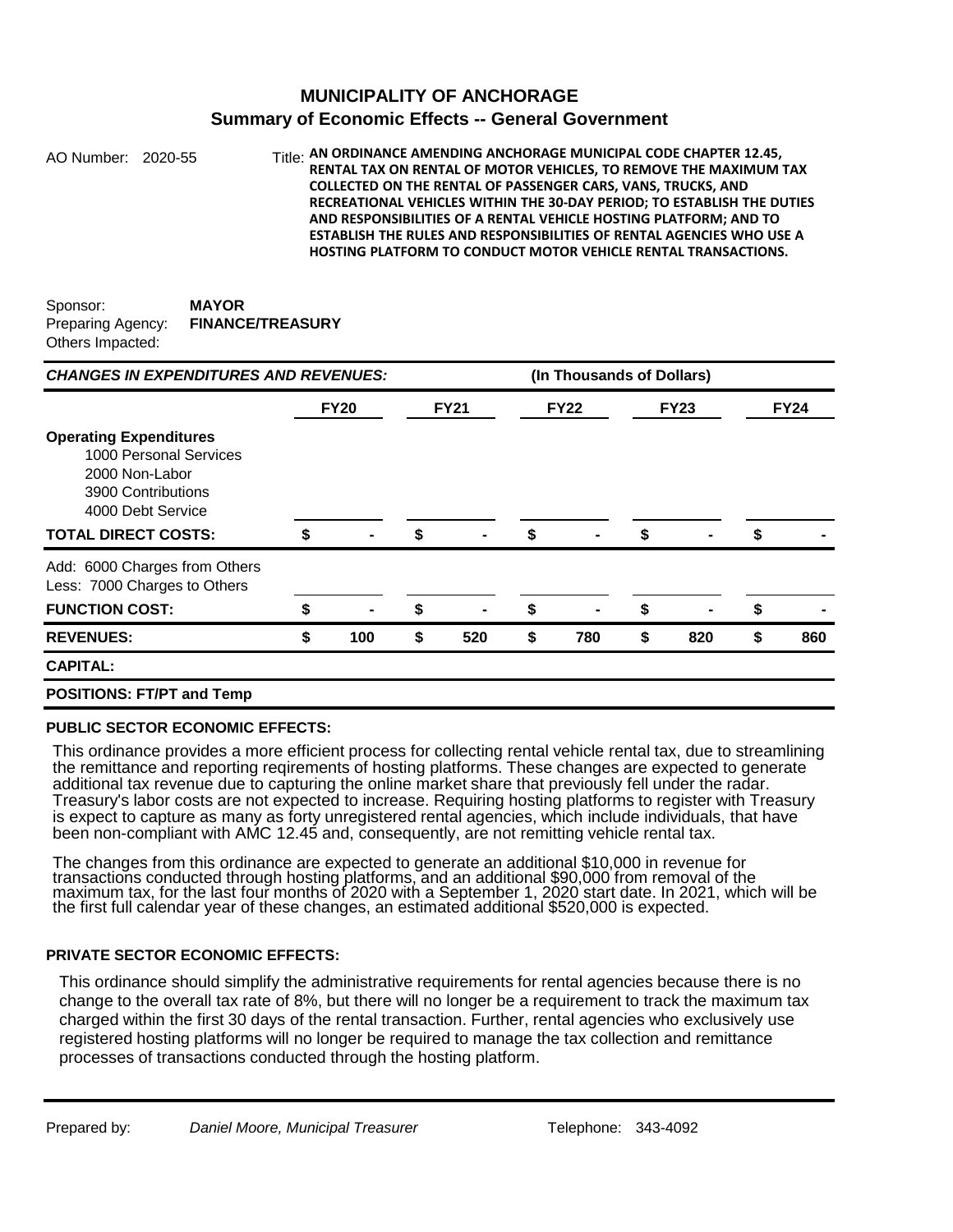

# **MUNICIPALITY OF ANCHORAGE**

# **Assembly Memorandum**

**No.** AM 298-2020

 **Meeting Date:** June 2, 2020

1 **From: MAYOR**

 **Subject: AN ORDINANCE AMENDING ANCHORAGE MUNICIPAL CODE CHAPTER 12.45, RENTAL TAX ON RENTAL OF MOTOR VEHICLES, TO REMOVE THE MAXIMUM TAX COLLECTED ON THE RENTAL OF PASSENGER CARS, VANS, TRUCKS, AND RECREATIONAL VEHICLES WITHIN THE 30-DAY PERIOD; TO ESTABLISH THE DUTIES AND RESPONSIBILITIES OF A**<br>8 **RENTAL VEHICLE HOSTING PLATFORM: AND TO ESTABLISH RENTAL VEHICLE HOSTING PLATFORM; AND TO ESTABLISH THE RULES AND RESPONSIBILITIES OF RENTAL AGENCIES WHO USE A HOSTING PLATFORM TO CONDUCT MOTOR VEHICLE RENTAL TRANSACTIONS.**

 $13$ <br> $14$ 14 In recent years, the online peer-to-peer marketplace has expanded to include<br>15 Irental vehicle hosting platforms, such as Turo, Outdoorsy, RVshare and 15 rental vehicle hosting platforms, such as Turo, Outdoorsy, RVshare and 16 Getaround which provide an online marketplace for people to rent vehicles either 16 Getaround, which provide an online marketplace for people to rent vehicles either<br>17 from individuals or rental agencies. However, these hosting platforms were not from individuals or rental agencies. However, these hosting platforms were not 18 typically registered with the local taxing authority to assess, collect, and remit 19 applicable vehicle rental taxes on these transactions, and the taxing authorities 19 applicable vehicle rental taxes on these transactions, and the taxing authorities 20 aenerally lacked the authority to enforce their iurisdictional requirements. 20 generally lacked the authority to enforce their jurisdictional requirements.

2

 $\frac{21}{22}$ 22 This recently changed, however, because of the United States Supreme Court<br>23 decision in South Dakota v. Wavfair. Inc., where the Court held that a physical 23 decision in *South Dakota v. Wayfair, Inc.*, where the Court held that a physical<br>24 Dresence in a taxing jurisdiction is no longer required for an entity to have a 24 presence in a taxing jurisdiction is no longer required for an entity to have a<br>25 substantial nexus with a jurisdiction. Thus, local and state taxing authorities now 25 substantial nexus with a jurisdiction. Thus, local and state taxing authorities now 26 have the authority to require online hosting platforms to remit local taxes. have the authority to require online hosting platforms to remit local taxes.

 $\frac{27}{28}$ 

28 The proposed ordinance establishes the rules and responsibilities of rental vehicle<br>29 Inosting platforms, and it requires all hosting platforms to register, collect, and remit 29 hosting platforms, and it requires all hosting platforms to register, collect, and remit 30 vehicle rental tax on behalf of rental agencies, which includes individuals, using a 30 vehicle rental tax on behalf of rental agencies, which includes individuals, using a<br>31 bosting platform to list their vehicles for rent. This helps to remove the disparity 31 | hosting platform to list their vehicles for rent. This helps to remove the disparity<br>32 | between properly registered rental agencies that submit vehicle rental taxes and 32 between properly registered rental agencies that submit vehicle rental taxes and<br>33 those falling under radar. These new requirements for rental vehicle platforms 33 those falling under radar. These new requirements for rental vehicle platforms<br>34 mirror the changes made to AMC 12.20 for room tax hosting platforms. The 34 mirror the changes made to AMC 12.20 for room tax hosting platforms. The 35 proposed ordinance also eliminates the maximum tax cap of \$120 on passenger 35 proposed ordinance also eliminates the maximum tax cap of \$120 on passenger<br>36 cars and \$240 on vans. trucks, and recreational vehicles within the first 30-dav 36 cars and \$240 on vans, trucks, and recreational vehicles within the first 30-day<br>37 rental period, consistent with practices by other jurisdictions. rental period, consistent with practices by other jurisdictions.

38<br>39

Treasury estimates that rental vehicle tax revenue will generate an annualized